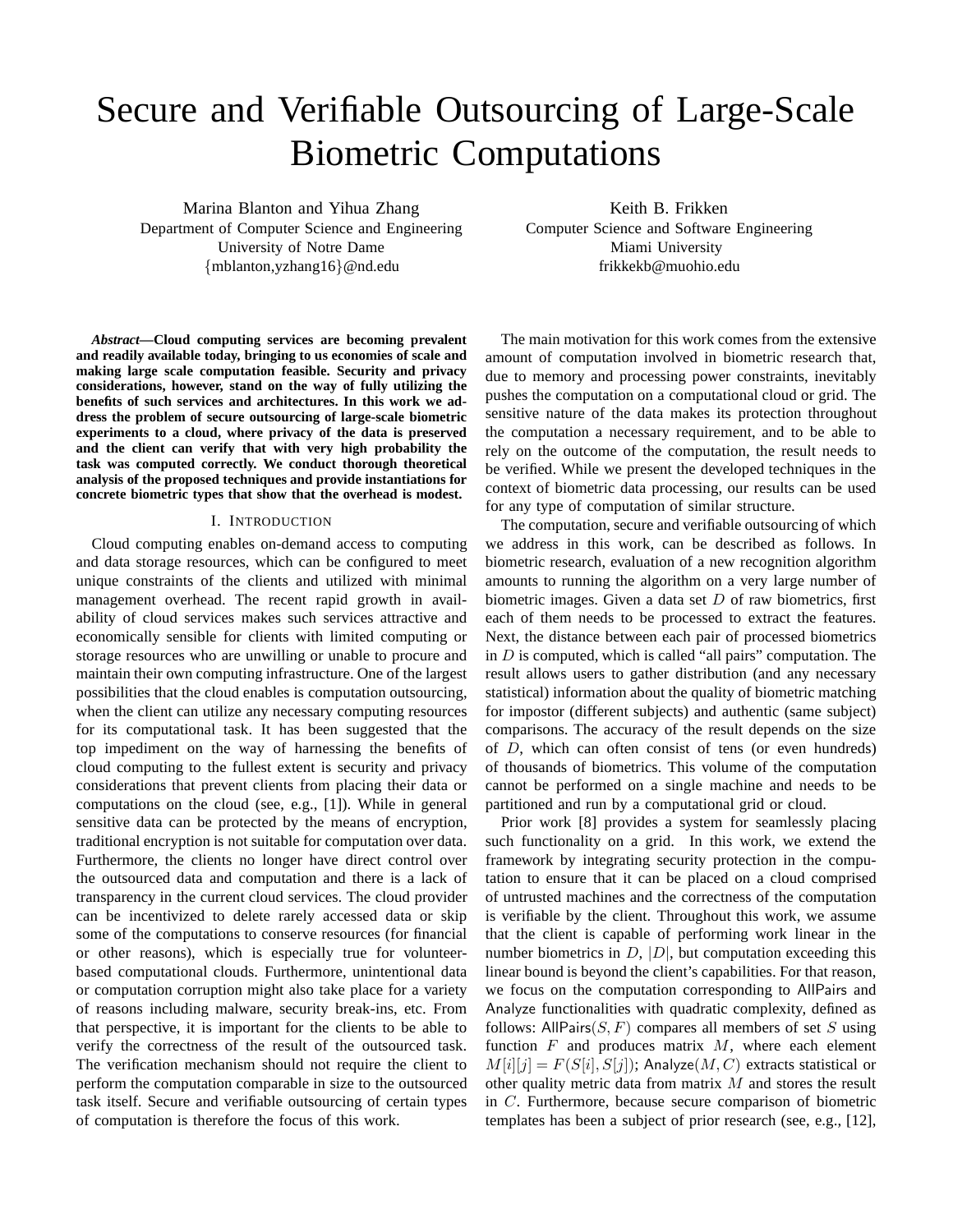[3], [6] and others), this work is primarily dedicated to techniques for computation verification. These techniques are independent of the mechanisms for securing the computation (e.g., those based on secret sharing or homomorphic encryption) and can be used with any suitable solution for protecting privacy of the data. Nevertheless, to illustrate that all of the computation considered in this work can indeed be carried out privately in an outsourced scenario, we describe secure protocols that can be derived from prior literature. For concreteness, throughout this work we assume that unconditionally secure techniques based on linear secret sharing are used.

In the current version of this work due to space constraints we focus on the verification techniques for the Analyze functionality, which is the more interesting and difficult among AllPairs and Analyze. The full version [7] shows how to enforce verifiability of AllPairs computation and integrate the techniques with those of Analyze functionality. It also provides implementation results.

**Our contributions.** We design a mechanism for verification of outsourced Analyze computation for three distinct distance metrics used in biometric computation: the Hamming distance (Section III), the Euclidean distance (Section IV), and the set intersection cardinality (Section V). The rigorous analysis that allows the client to set the security parameters as to achieve the desired probability of misbehavior detection is omitted due to space constraints and can be found in the full version [7]. We, however, demonstrate to what values the security parameters should be set to achieve desired security guarantees (according to the analysis) and show that the overhead of our schemes is acceptable. The computation is assumed to be carried out on protected data, and we illustrate a way of achieving privacypreserving outsourcing for all functionality used in this work.

## II. PROBLEM DESCRIPTION

**Computation description.** A client has a pre-selected large collection  $S$  of biometric templates, which are to be compared and analyzed. To accomplish the AllPairs functionality (which comes before Analyze), the matrix  $M$  is partitioned across multiple computational servers such that each server receives a computational task which can be performed within its memory and computational capacity constraints. Let a server receive a job of the form of two sets  $S_1$  and  $S_2$  of n items each and its task is to perform comparisons of each pair of items  $x \in S_1$ and  $y \in S_2$ , producing an  $n \times n$  matrix as the output. When we refer to this matrix, we will assume that the items from the first set correspond to rows of the matrix and the items from the second set correspond to columns. The server is not assumed to follow the computation as prescribed, but it might be interested in attempting to avoid being detected that (some of) the computation was not performed. The computation is appropriately secured, so that the server does not learn any information about the data it handles, but has the description of the computation. Depending on how the secure computation is realized, a single task might take the form of multi-party computation, in which case it should be understood that when we refer to server's computation it involves (interactive)

computation by multiple entities. Also, because biometric comparisons amount to computing the distance between two items which normally consist of multiple elements, we assume that each item consists of  $m$  elements.

To accomplish the Analyze functionality, the computational servers will need to post-process the distance values in the matrix to compute statistical information. In this work we propose that each server computes the number of times each particular distance value appeared among the  $n^2$  computed distances. This information fully defines the distribution and will allow the client to compute any necessary statistics from it. (When the computational task is partitioned among multiple servers, the client can easily merge the returned data by simply adding the counts from multiple servers for each given distance value.) To compute the count for each distance, the server obliviously compares a distance it computed for a given cell to all possible distance values and increments one of them that matched (without knowing which count was incremented). We refer to the data structure that stores distribution information (i.e., an array of protected counts) as  $C$ . Note that the number of counts that  $C$  contains will depend on the range of distances information about which is being collected. For instance, for biometrics represented as  $m$ -bit binary strings the distance between which is computed as the Hamming distance, the range of distances will be [0, m]. Let  $C = \langle c_0, \ldots, c_{v-1} \rangle$ , where  $v$  is defined by the range of the distances and is a function of  $m$ . The pseudo-code below shows how  $C$  is updated for each cell. Below, notation  $[x]$  means that the value of  $x$  is not known to the server, the result of the equality testing operation  $(a = b)$  is a bit, and  $d_i$  is the distance value associated with count  $c_i$ . Initially, all  $c_i$ 's are set to 0.

$$
[d] := \text{dist}([x], [y]);
$$
  
for  $i = 0, ..., v - 1$   

$$
[b_i] := ([d] \stackrel{?}{=} [d_i]);
$$
  

$$
[c_i] := [c_i] + [b_i];
$$

Note that because the server does not have access to the distances  $d_i$  associated with each  $c_i$ , the values of  $d_i$  do not have to equal to i or even be in the range  $[0, v - 1]$ .

**Security model.** As mentioned above, our goal is to achieve secure and verifiable computation outsourcing. Because computation verification techniques is the focus of this work, throughout most of it we assume that the computation can be carried out in a secure manner. For completeness of this work, we, however, show below how the types of computation used in this work can be carried out in a private manner by the servers to whom tasks are being outsourced. We thus obtain that the server performing the computation is unable to learn information about the data it handles, but might deviate from the computation by skipping a portion of it or returning incorrect results. In particular, we assume that the server computes fraction p of its task, where  $0 \le p \le 1$ , and attempts to manipulate the result so as to make the client believe that it computed its task as prescribed. The client's goal is then to devise a mechanism which detects the server's misbehavior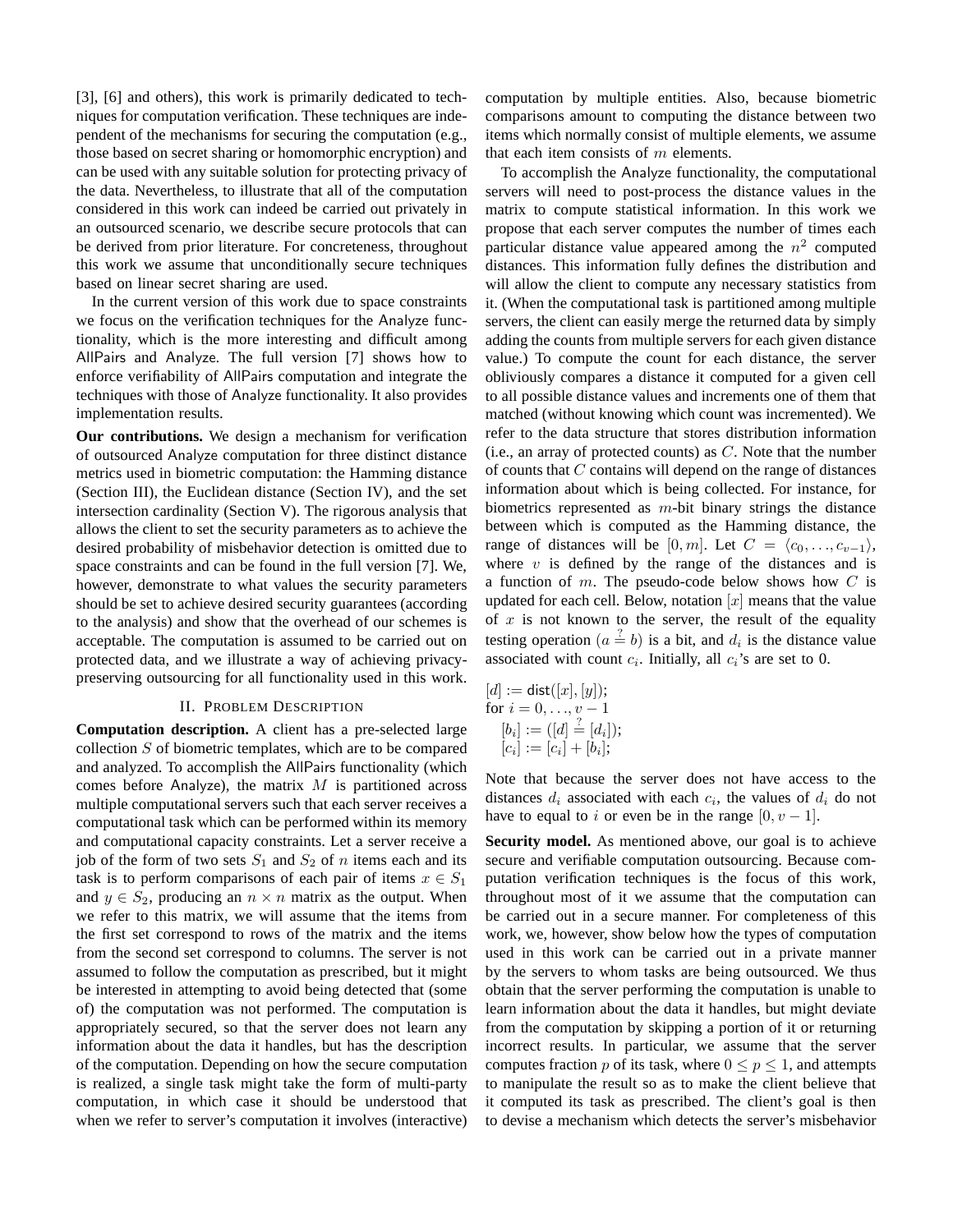even when the portion of skipped computation,  $1-p$ , is small. Let D denote the event that the client detects server's cheating (and D that the client does not). Then the client's goal is to achieve  $Pr[D] \ge 1 - \frac{1}{2^{\kappa}}$  for the desired security parameter  $\kappa$  whenever p is below the specified threshold. It is assumed that the server knows the verification procedure and knows (or can sufficiently well approximate) all of the parameters used by the client for devising its task verification mechanism. These include  $Pr[D], p, m, n$ , and all other security parameters derived from them as detailed later in this work.

**Achieving privacy of distance and statistics computation.** Three different distance metrics are treated in this work: the Hamming distance (used for iris), the Euclidean distance (used for faces and other types of biometrics), and the set intersection cardinality (used for fingerprints). Secure outsourcing of iris code comparisons to one or multiple servers has been addressed in a recent work [6]. The computation considered in that work is more complex than the Hamming distance alone, but for the purposes of this work we simplify the computation and show how the Hamming distance and statistics computation can be achieved in the multi-party setting. Based on that, we also provide a protocol for the Euclidean distance computation. Lastly, [5] develops currently the most efficient multi-party implementation of secure set intersection and set intersection cardinality which can be used in outsourced environment. We show how the solution can be adopted to our work. All protocols for private distance and statistics computation are given in Appendix A.

# III. VERIFICATION OF STATISTICS COMPUTATION FOR HAMMING DISTANCE

We now proceed with describing our techniques for verifiable Analyze functionality. In the current description we use the Hamming distance as the distance metric for computing distances between two items. Modifications to this method that apply to other distance metrics are given afterwards.

## *A. First attempt*

At a high level, the idea consists of introducing fake items, the distances associated with which fall into a range different from original distances and can be verified by the client. The client has two data sets and inserts  $n_1$  ( $n_2$ ) fake items into  $S_1$  $(S_2, \text{resp.})$ , where the resulting sets are of size *n* each. Each original item consists of  $m$  elements, where every element is a bit (i.e., the Hamming distance between any two items is in the range  $[0, m]$ ). The client inserts a new  $(m + 1)$ st element in each item as follows: if  $x = \langle x_1, \ldots, x_m \rangle$  is a real item, the client modifies it to  $x = \langle x_1, \ldots, x_m, 0 \rangle$ . To form a fake item y, the client sets its elements to  $\langle y_1, \ldots, y_m, m+1 \rangle$ , where bits  $y_1, \ldots, y_m$  are chosen according to any desired distribution. The server will be unable to distinguish two types of values because they are not accessible to the server in the clear.

We obtain that the distances between two real items remain in  $[0, m]$ , while distances between a real and fake items now lie in the range  $[m + 1, 2m + 1]$ . The distances between two fake items can be made not to overlap with the range  $[0, 2m +$ 

1] since the Hamming distance is computed using arithmetic operations.

The client can verify the correctness of the server's computation using the number of computed distances that fall in each range. In particular, the server computes the distance distribution by comparing each computed distance to  $2m + 2$ values from 0 to  $2m + 1$  and incrementing the count for the distance that matched. The client's verification consists of adding the counts for the distances in the range  $[0, m]$  and the counts for the distances in the range  $[m+1, 2m+1]$ . The client compares the aggregate counts to their expected values  $(n-n_1)(n-n_2)$  and  $(n-n_1)n_2+n_1(n-n_2)$ , respectively, and the computation is considered correct if both of them match.

Now suppose that the server computes  $pn^2$  distances and would like to avoid detection. Instead of trying to guess the locations of fake items, it simply returns  $2m + 2$  counts, such that counts  $c_0$  through  $c_m$  add to  $(n-n_1)(n-n_2)$  and counts  $c_{m+1}$  through  $c_{2m+1}$  add to  $(n-n_1)n_2+n_1(n-n_2)$ . Because it is reasonable to assume that the server knows (or can guess)  $n_1$  and  $n_2$ , which are set by the client to achieve a certain level of security, the server can always be successful in avoiding the detection. This means that a different solution is needed.

#### *B. Improved solution*

To improve security of the above solution, we employ two ideas: (i) (protected) distances used for computing statistics are given to the server in randomized order and (ii) the client verifies a larger number of aggregate counts. By itself, the first modification still results in insufficiently high detection probability, but in combination with the second it leads to the client's ability to achieve a desired level of protection.

In detail, both client's procedures for preparing the data and verifying the computation change. Before the computation is sent to the server, the client adds extra  $k$  elements to each real item (with m original elements). The  $m + k$  elements are randomly permuted, but consistently across all items. Let  $i_1, \ldots, i_k$  denote positions of extra elements. All artificial elements are set to 0 in real items.

To form fake items, the client first chooses a small integer  $\ell$ , which will be used as a security parameter. The client next chooses  $\ell$  values larger than  $m$ ; each value will be used to increase the distance between certain fake items and real items. For concreteness, and without loss of generality, let these values be  $m+1, \ldots, m+\ell$ . Then to create a fake item, the client first chooses a distance  $d$  at random from the range  $[m+1, m+\ell]$ . Next, the client chooses k values  $d_1, \ldots, d_k$ such that  $\sum_{i=1}^{k} d_i = d$ , and sets the element at position  $i_j$  in the fake item to  $d_j$  for  $j = 1, \ldots, k$  and all original elements to 0. This setup implies that the distance between this fake item and any real item is in the range  $[d, d+m]$ , and the distances between any fake item and any real time will always be in the range  $[m+1, 2m + \ell]$ . The client also records the number of times each d was used in a fake item in the set  $S_1$  and  $S_2$ , respectively (both formed in the above described way). Let the counts be denoted  $c_i^j$ , where  $i \in [m+1, m+\ell]$  and  $j \in [1, 2]$ .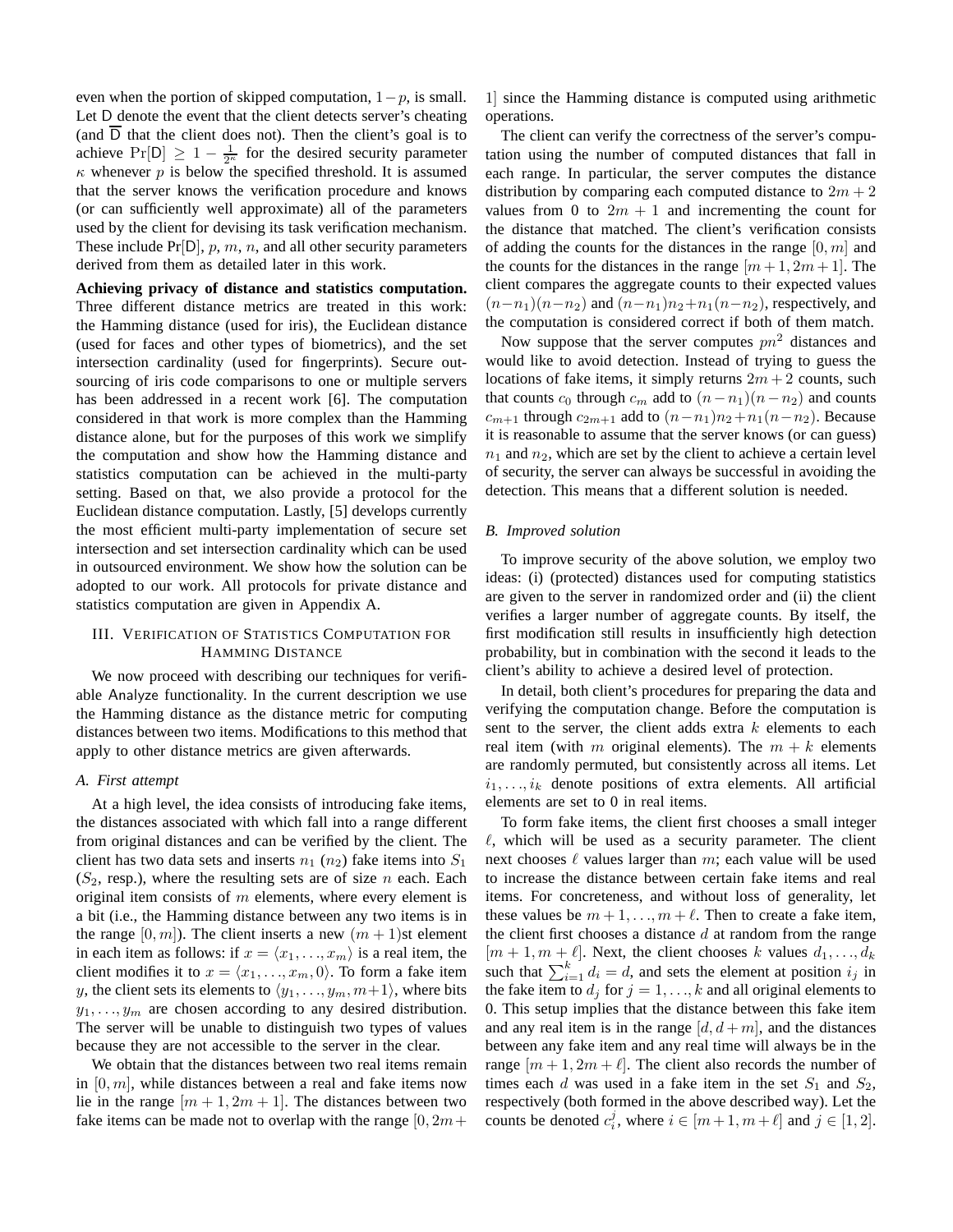Before the client will be able to verify the computation performed by the server using sets  $S_1$  and  $S_2$ , the client needs to compute additional information as follows: For each real item in  $S_1$ , the client computes the number of bits sets to 1 in that biometric (i.e., its Hamming weight) and counts the number of instances of each distance across all real items. Let  $s_0^1, \ldots, s_m^1$  denote the distribution of the distances, where  $s_i^1$ indicates the number of real items in  $S_1$  with the Hamming weight of  $i$ . Similarly, the client produces the counts for the real items in  $S_2$ , which are denoted by  $s_0^2, \ldots, s_m^2$ .

After the server receives sets  $S_1$  and  $S_2$  from the client, it computes the distances between all pairs. Afterwards, when the server produces statistics, it will need to compare each computed distance to the values in the range  $[0, 2m + \ell]$ . Since the comparisons are performed obliviously without the server knowing to what value a distance is being compared, the client randomizes the order in which all possible distances are communicated to the server. This means that the server will not be able to know what positions within the set of  $2m+\ell+1$ values correspond to original distances from 0 to  $m$  and which correspond to artificial distances above m.

After the server returns statistics data to the client, the client performs the verification procedure in Figure 1 (which is also used for other distance metrics) using parameters  $[l_r, l_u] =$  $[0, m], [l_f, u_f] = [m + 1, 2m + \ell],$  and  $d_o = m$ . Notation  $C[i]$  denotes the count returned by the server for distance i and  $d_o = m$  indicates that the original elements of real items contribute distances in  $[0, m]$  to the distances between real and fake items. Step 2 in the figure represents the number of distances contributed by the intersection of fake items in  $S_1$ with real items in  $S_2$  and fake items in  $S_2$  with real items in  $S_1$ . For example,  $c_{m+1} = c_{m+1}^1 s_0^2 + c_{m+1}^2 s_0^1$ ,  $c_{m+2} = c_{m+1}^1 s_1^2 + c_{m+1}^2 s_0^2$  $c_{m+2}^1 s_0^2 + c_{m+1}^2 s_1^1 + c_{m+2}^2 s_0^1$ , etc. If all checks succeed, the client treats the obtained distribution as correct.

In order for distances between two fake items not to interfere with the counts being verified, we can ensure that  $dist(x, y)$  between fake x and y are outside of the range  $[0, 2m+\ell]$  using the following: Because in secure computation modular arithmetic is normally used, the client chooses  $d_i$ 's uniformly at random from  $\mathbb{Z}_q$ , when the arithmetic is carried out modulo q, while maintaining  $\sum_{i=1}^{k} d_i$  mod  $q = d$ . When  $q \gg 2m+\ell$ , with high probability all  $n_1n_2$  distances between two fake items will fall outside of the range  $[0, 2m + \ell]$ . If, however, dist(x, y) happens to be in  $[0, 2m + \ell]$  for some x and y, the client can choose a different set of  $d_i$ 's for x or y. We, however, allow dist(x, y) to be in  $[0, 2m + \ell]$ , in which case the client needs to adjust the counts it expects from the server and also needs to compensate for the error when using statistical data computed by the server. This incurs minimal overhead on the client, but allows to keep  $q$  low.

#### *C. Performance*

To evaluate the overhead introduced by our techniques, we need to compute parameters  $n_1$ , k, and  $\ell$  for a fixed m, variable *n*, and desired values of  $Pr[D]$  and *p*. Our analysis also uses an additional parameter  $\gamma$  that serves a role similar to Pr[D] that ensures that the client's security guarantees hold with probability at least  $1 - \gamma$ . Therefore, the parameters are computed for the desired values of Pr[D],  $\gamma$ , and p. We use  $m = 1000$  in our computation, which is similar to the length of iris codes used in commercial software.

We show the values of k,  $\ell$ , and  $n_1$  according to our (omitted) analysis for three different settings of Pr[D],  $\gamma$ , and p in Table I. As can be seen from the table, for  $m = 1000$ it is sufficient to set  $\ell$  to 1. Also, the value of m has a low impact on the value of  $k$ . Similarly, the value of  $n_1$  increases slowly as a function of  $n$  and approaches a constant.

The cost associated with our verification techniques consists of the overhead due to (i) the addition of fake elements which amounts to the fraction  $k/m$  for tasks of all sizes n, (ii) the addition of fake items which amounts to the fraction  $n_1/n$ that decreases as  $n$  grows, and (iii) expanding the size of  $C$ from m to  $2m + \ell$  which doubles the work associated with processing each pair of items. The client's task preparation and verification effort is minimal and amounts to a couple of seconds for tasks with  $n$  set to several thousand. We refer the reader to [7] for additional results.

# IV. VERIFICATION OF STATISTICS COMPUTATION FOR EUCLIDEAN DISTANCE

We now proceed with the verification techniques for the Euclidean distance. This time, each item  $x$  is represented as an *m*-dimensional vector  $\langle x_1, x_2, \ldots x_m \rangle$ , where every element  $x_i \in [0, t]$  for  $1 \leq i \leq m$ . Instead of following the distance computation exactly, in this metric, we have the server compute the distribution of squared distances and send the result back to the client. That is, we define  $dist(x, y) =$  $\sum_{i=1}^{m} (x_i - y_i)^2$ . The client will then either produce a mapping between regular and squared distances as it forms a task assignment for the server, will take the square root of each returned result, or will operate directly on squared distances.

The solution is very similar to that for the Hamming distance. The client, as before, inserts  $n_1 = n_2$  fake items into  $S_1$  and  $S_2$  and also inserts k fake elements into real and fake items. The resulting  $m + k$  elements are randomly permuted, and all artificial elements are set to 0 in the real items.

To form fake items, the client chooses a small integer  $\ell$  as the security parameter and then chooses  $\ell$  values larger than  $mt^2$  with each of them being used to increase the distance between real and fake items. For concreteness, we set these values to  $mt^2+1$ ,  $mt^2+2$ , ...,  $mt^2+\ell$ . To form a fake item, the client first randomly chooses a distance  $d$  from these  $\ell$ candidates. Next, the client chooses  $k$  fake elements at random  $\sum_{i=1}^{k} d_i^2 = d$  is satisfied. In detail, the client chooses the from  $\mathbb{Z}_q$ , denoted by  $d_i$  for  $1 \leq i \leq k$ , so that the constraint first  $k-1$  d<sub>i</sub>'s uniformly at random from  $\mathbb{Z}_q$ , sets  $(d_k)^2$  to  $d - \sum_{i=1}^{k-1} d_i^2$ , and computes  $d_k$ . For a prime q, there is about 50% probability that square root computation fails (i.e.,  $(q 1)/2$  values from  $\mathbb{Z}_q$  are quadratic nonresidues). In this case, the client chooses a new  $d_{k-1}$  at random and tries again until  $d_k$  is successfully found. Finally, the client sets the remaining  $m$  (original) elements in that item to 0. To aid producing the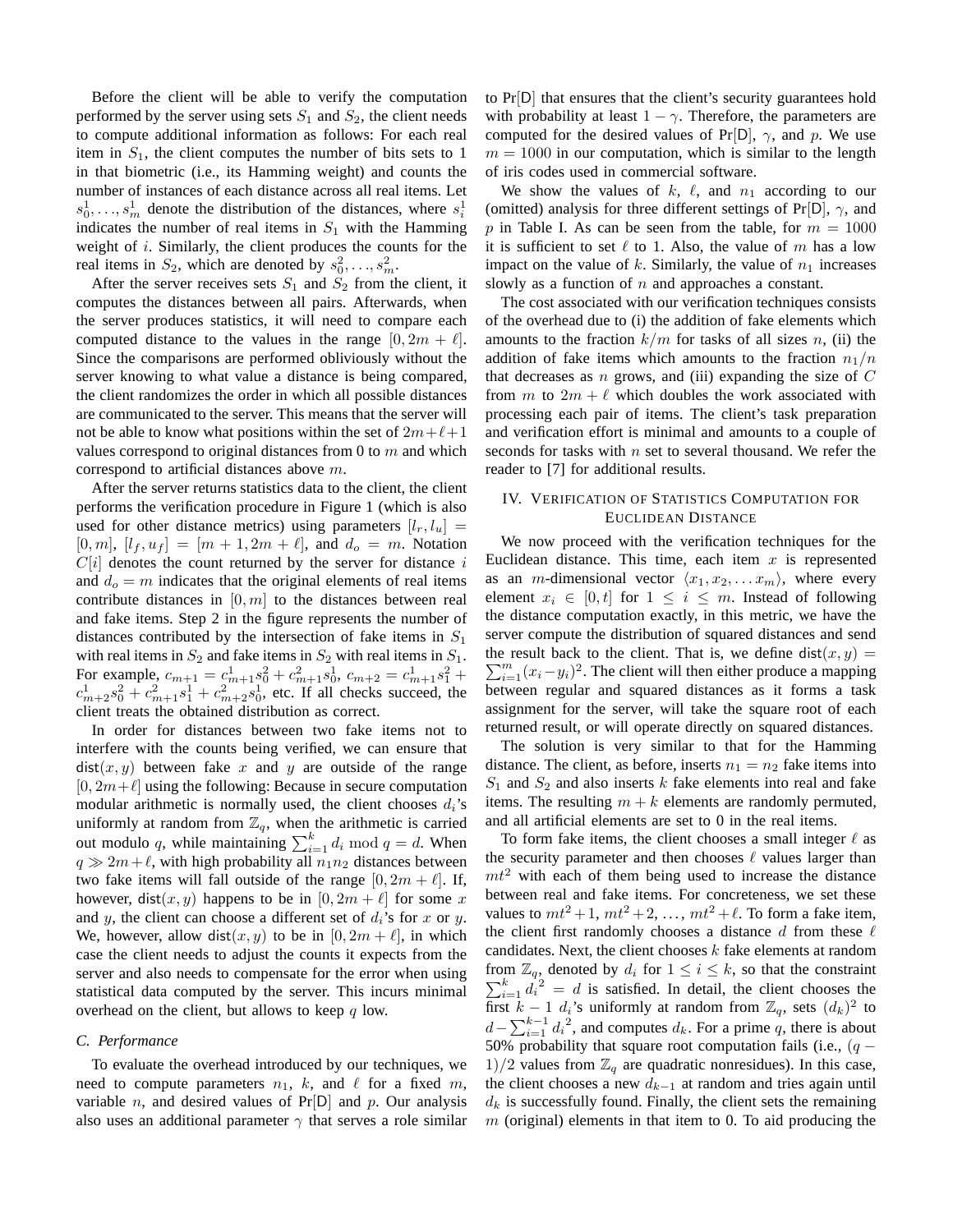#### **Input:**

- the range of distances  $[l_r, u_r]$  between two real items in data structure C;
- the range of distances  $[l_f, u_f]$  between real and fake items in data structure  $C$ ;
- the maximum distance  $d_0$  that the original elements of real items contribute to the distance between real and fake items.

#### **Algorithm steps:**

- 1) The client adds the counts for the distances between  $l_r$  and  $u_r$  using  $C[l_r]$  through  $C[u_r]$  and compares the result to  $(n-n_1)(n-n_2)$ .
- 2) The client computes the expected distribution of the distances between real and fake items as follows: for each  $i = l_f, \ldots, u_f$ , the client sets  $c_i = \sum_{j=\max(l_f,i-d_o)}^{\min(u_f-l_f+1,i)} (c_j^1 s_{i-j}^2 + c_j^2 s_{i-j}^1)$ . The client then compares each  $c_i$  with  $C[i]$ .

|                                                     | Computed parameters |  |  |    |    |   |    |                                                                                                       |
|-----------------------------------------------------|---------------------|--|--|----|----|---|----|-------------------------------------------------------------------------------------------------------|
| Security setting                                    |                     |  |  |    |    | n |    |                                                                                                       |
|                                                     |                     |  |  |    |    |   |    | $\alpha$ any $n \ln n = 200(n = 400(n = 600(n = 800(n = 1000(n = 2000(n = 1000(n = 1000(n = 1000))))$ |
| $p \le 0.9$ , Pr[D] $\ge 0.95$ , $\gamma \le 0.05$  | 28                  |  |  | 28 | 28 |   | 29 |                                                                                                       |
| $p \le 0.95$ , Pr[D] $\ge 0.95$ , $\gamma \le 0.05$ |                     |  |  |    | 56 |   |    |                                                                                                       |
| $p < 0.95$ , Pr[D] $> 0.99$ , $\gamma < 0.01$       |                     |  |  |    | 84 |   | 86 | oc                                                                                                    |

Fig. 1. Description of client's computation of the expected statistics.

#### TABLE I

VALUES OF PARAMETERS  $k, \ell$ , AND  $n_1$  FOR VERIFICATION OF HAMMING DISTANCE-BASED STATISTICS WITH  $m = 1000$ .

expected statistics for computation verification purposes, the client records the number of times each  $d$  was used in a fake item in the set  $S_1$  and  $S_2$ , respectively. Let the counts be denoted  $c_i^j$ , where  $i \in [mt^2 + 1, mt^2 + \ell]$  and  $j \in [1, 2]$ .

By forming a task as described above, the distances between two real items fall into the range  $[0, mt^2]$ , the distances between a real and fake items fall into the range  $[mt^2 +$  $1, 2mt^2 + \ell$ , and the distances between two fake items can be anywhere in  $\mathbb{Z}_q$ . Because the range of distances between two fake items might now overlap with the range of distances between two real (or real and fake) items, for verification purposes, the client needs to precompute the distribution of distances between two fake items that fall into the range  $[0, 2mt^2 + \ell]$ , and subtract it from the statistics returned by the server. Note that the fake items could be reused for each task without lowering the detection probability, thus this computation should be treated as a one-time overhead.

Before the client is able to verify the computation performed by the server, it needs to compute additional information as follows: for each real item x in  $S_1$  and  $S_2$ , the client computes the sum of squares of its elements  $\sum_{i=1}^{m} x_i^2$ , and counts the number of instances of each occurred value across all items. Let  $s_i^1$  ( $s_i^2$ ) denote the number of items with computed value i in  $S_1$  ( $S_2$ , resp.). After acquiring this distribution, the client computes the expected statistics and verifies the results returned by the servers using the algorithm in Figure 1 with the inputs:  $[l_r, u_r] = [0, mt^2], [l_f, u_f] = [mt^2 + 1, 2mt^2 + \ell],$ and  $d_o = mt^2$ . If all the checks in the algorithm succeed, the client treats the obtained statistics data as correct.

The number of dimensions  $m$  in biometrics that rely on the Euclidean distance (such as faces) is significantly lower than  $m$  using in the Hamming distance analysis, normally not exceeding 50. Fortunately, our analysis of the scheme for the Euclidean distance shows that lower  $\ell$  can be used for the Euclidean distance than the Hamming distance with comparable sizes of C. This gives us that  $\ell = 1$  is sufficient for the Euclidean distance as well, and we obtain that the client can use the same values of  $n_1$  and  $\ell$  as given in Table I and the value of k for  $m = 50$  will be lower than in the table.

# V. VERIFICATION OF STATISTICS COMPUTATION FOR SET INTERSECTION CARDINALITY

We lastly describe our solution for statistics verification for the set intersection cardinality distance metric. Now each original item is composed of m elements<sup>1</sup> from the range [0, t]. The server is to compute the cardinality of set intersection of the elements in x and y,  $|x \cap y|$ , for each  $x \in S_1$  and  $y \in S_2$ and compile the distribution of the distances in the form of C.

As before, the client proceeds with inserting  $n_1$  fake items into the sets and  $k$  fake elements into the real and fake items to aid verification. Unlike the previous distance metrics, the fake elements are not required to be positioned consistently across all items. All fake elements are set to 0 in real items.

To generate fake items, the client produces  $2n_1$  values larger than  $t$  and assigns each of them to a single fake item so that each fake item obtains a unique value. We use  $d_i$  to denote the value assigned to the ith fake item. To form the ith fake item, the client randomly chooses a value d from the range  $[0, k-1]$ , and sets d randomly chosen elements of it to 0 and sets the remaining  $m + k - d$  elements to  $d_i$ . Each resulting real or fake item is now a multiset, and we assume that the distance computation function will work properly on such items. The client also records the number of times each  $d$  was used in a fake item in the set  $S_1$  and the set  $S_2$ , respectively, and we denote such counts by  $c_d^j$ , where  $d \in [0, k-1]$  and  $j \in [1, 2]$ .

This setup gives us that the distances between any two real items fall into the range  $[k, m + k]$ , the distances between any real and fake items fall into the range  $[0, k)$ , and the distances between any two fake items fall into the range  $[0, k)$ . Because of the overlap of the last two ranges, the client needs to precompute the statistics for the distances between

<sup>&</sup>lt;sup>1</sup>Note that each biometric is not required to be of length exactly m. Both correctness and security of our solution will hold if each item is of length at most  $m$ , i.e.,  $m$  is the upper bound on the size of items.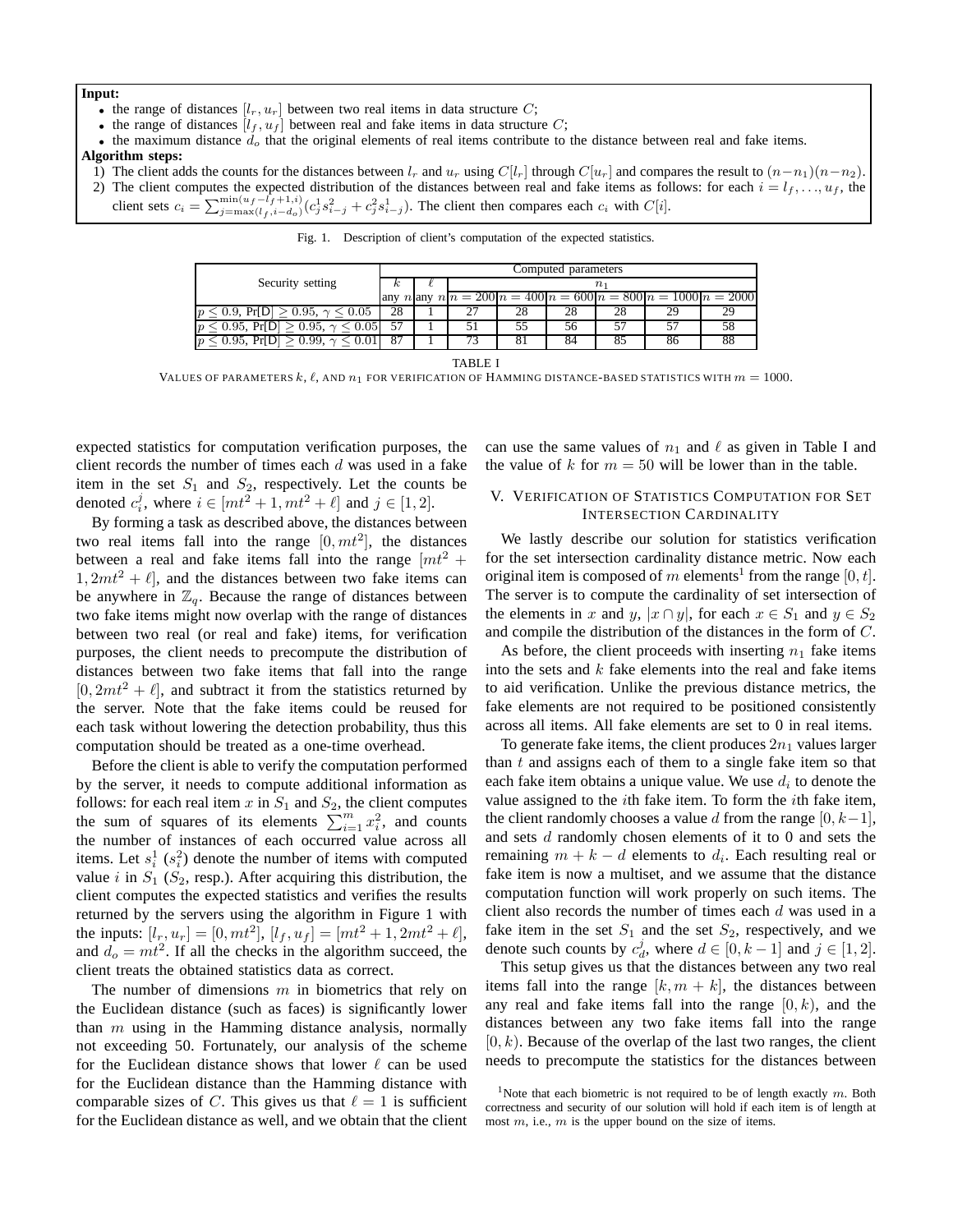any two fake items, add it to the expected statistics for the distances between real and fake items, and then compare the result to the statistics returned by the server. The rest of the verification process uses the algorithm in Figure 1 with the inputs:  $[l_r, u_r] = [k, m+k], [l_f, u_f] = [0, k-1]$ , and  $d_o = 0$ .

We note that the value of  $m$  is relatively small in biometric types that use this distance metric (e.g., fingerprints). This, based on our analysis, means that higher values of  $n_1$  than what is reported in Section III-C might be necessary for the above scheme. We refer the reader to [7] for additional detail.

#### VI. RELATED WORK AND CONCLUSIONS

Research on verifiable or uncheatable computation was initiated in [14], [13] using redundant task execution and insertion of so-called ringers in search for rare events (in particular, performing inversion of one-way function). Consequently, Szajda et al. [21] extended the idea to optimization problems and sequential executions (while still relying on parallel and redundant task execution). Other publications in this direction include [10], [15], [17] that inject chaff sub-tasks or verify portions of the result for computations of certain structure (e.g., NP-complete problems); [18], [23] use redundant scheduling. Du et al. [11] suggest the use of commitment to the result of massively-parallel server's computation using a Merkle hash tree, where the client verifies the computation by challenging the server on a number of individual sub-tasks which must match the commitment. Finally, in [19] distributed checking is used where (possibly malicious) servers perform checks on each other. We note that often the techniques from the literature can achieve a high probability of cheating detection only when  $p$  is rather low (i.e., not close to 1). There are also a number domain-specific computation verification techniques that exploit domain knowledge to verify the results efficiently. Such techniques are known for algebraic computations [4], [2] and linear programming [22]. This work is thus can be positions between general and problem-specific techniques, as it assumes a certain structure of the computation, but the developed techniques are applicable to different instantiations of the distance function. We note that the general solutions listed above would not work in the context of this work, as distance computation consists of many elements and should not be treated as an integral function.

In this work we develop techniques for verifiable outsourcing of large-scale biometric computations for statistical data computation and provide their rigorous security analysis in the full version [7]. We treat several popular distance metrics such as the Hamming distance, Euclidean distance, and set intersection cardinality and show that our techniques introduce reasonable overhead.

#### ACKNOWLEDGMENTS

Portions of this work were supported by grant CNS-0915843 from the National Science Foundation and grant AFOSR-FA9550-09-1-0223 from the Air Force Office of Scientific Research.

#### **REFERENCES**

- [1] IT cloud services user survey, pt. 2: Top benefits & challenges. http://blogs.idc.com/ie/?p=210.
- [2] M. Atallah and K. Frikken. Securely outsourcing linear algebra computations. In *ACM Symposium on Information, Computer and Communications Security*, pages 48–59, 2010.
- [3] M. Barni, T. Bianchi, D. Catalano, M. Di Raimondo, R. Labati, P. Failla, D. Fiore, R. Lazzeretti, V. Piuri, F. Scotti, and A. Piva. Privacypreserving fingercode authentication. In *ACM Workshop on Multimedia and Security (MM&Sec)*, pages 231–240, 2010.
- [4] D. Benjamin and M. Atallah. Private and cheating-free outsourcing of algebraic computations. In *Annual Conference on Privacy, Security, and Trust (PST)*, pages 240–245, 2008.
- [5] M. Blanton and E. Aguiar. Private and oblivious set and multiset operations. ePrint Cryptology Archive 2011/464, 2011.
- [6] M. Blanton and M. Aliasgari. Secure outsourced computation of iris matching. ePrint Cryptology Archive 2011/462, 2011.
- [7] M. Blanton, Y. Zhang, and K. Frikken. Secure and verifiable outsourcing of large-scale biomeric computations. Technical Report 2011-04, Department of Computer Science and Engineering, University of Notre Dame, 2011.
- [8] H. Bui, M. Kelly, C. Lyon, M. Pasquier, D. Thomas, P. Flynn, and D. Thain. Experience with BXGrid: A data repository and computing grid for biometrics research. *Journal of Cluster Computing*, 12(4):373– 386, 2009.
- [9] O. Catrina and S. de Hoogh. Improved primitives for secure multiparty integer computation. In *International Conference on Security and Cryptography in Networks (SCN)*, pages 182–199, 2010.
- [10] W. Du and M. Goodrich. Searching for high-value rare events with uncheatable grid computing. In *Applied Cryptography and Network Security*, pages 122–137, 2005.
- [11] W. Du, J. Jia, M. Mangal, and M. Murugesan. Uncheatable grid computing. In *International Conference on Distributed Computing Systems*, pages 4–11, 2004.
- [12] Z. Erkin, M. Franz, J. Guajardo, S. Katzenbeisser, I. Lagendijk, and T. Toft. Privacy-preserving face recognition. In *Privacy Enchancing Technologies Symposium (PETS)*, pages 235–253, 2009.
- [13] P. Golle and I. Mironov. Uncheatable distributed computations. In *RSA Conference*, pages 425–440, 2001.
- [14] P. Golle and S. Stubblebine. Secure distributed computing in a commercial environment. In *International Conference on Financial Cryptography*, pages 289–304, 2001.
- [15] M. Goodrich. Pipelined algorithms to detect cheating in long-term grid computations. *Theoretical Computer Science*, 408(2–3):199–207, 2008.
- [16] M. Goodrich. Randomized Shellsort: A simple oblivious sorting algorithm. In *ACM-SIAM Symposium on Discrete Algorithms (SODA)*, pages 1262–1277, 2010.
- [17] G. Karame, M. Strasser, and S. Capkun. Secure remote execution of sequential computations. In *International Conference on Information and Communications Security (ICICS)*, pages 181–197, 2009.
- [18] H. Kim, J. Gil, C. Hwang, H. Yu, and S. Joung. Agent-based autonomous result verification mechanism in desktop grid systems. In *Agents and Peer-to-Peer Computing (AP2PC)*, pages 72–84, 2007.
- [19] M. Kuhn, S. Schmid, and R. Watterhofer. Distributed asymmetric verification in computational grids. In *IEEE International Symposium on Parallel and Distributed Processing*, pages 1–10, 2008.
- [20] A. Shamir. How to share a secret. *Communications of the ACM*, 22(11):612–613, 1979.
- [21] D. Szajda, B. Lawson, and J. Owen. Hardening functions for large scale distributed computations. In *IEEE Symposium on Security and Privacy*, pages 216–224, 2003.
- [22] C. Wang, K. Ren, and J. Wang. Secure and practical outsourcing of linear programming in cloud computing. In *INFOCOM*, 2011.
- [23] K. Watanabe, M. Fukushi, and S. Horiguchi. Collusion-resistant sabotage-tolerance mechanisms for volunteer computing systems. In *IEEE International Conference on e-Business Engineering (ICEBE)*, pages 213–218, 2009.

#### APPENDIX A

#### PRIVATE DISTANCE AND STATISTICS COMPUTATION

Here we describe solutions for private distance and statistics computation in the multi-server outsourced context, where the